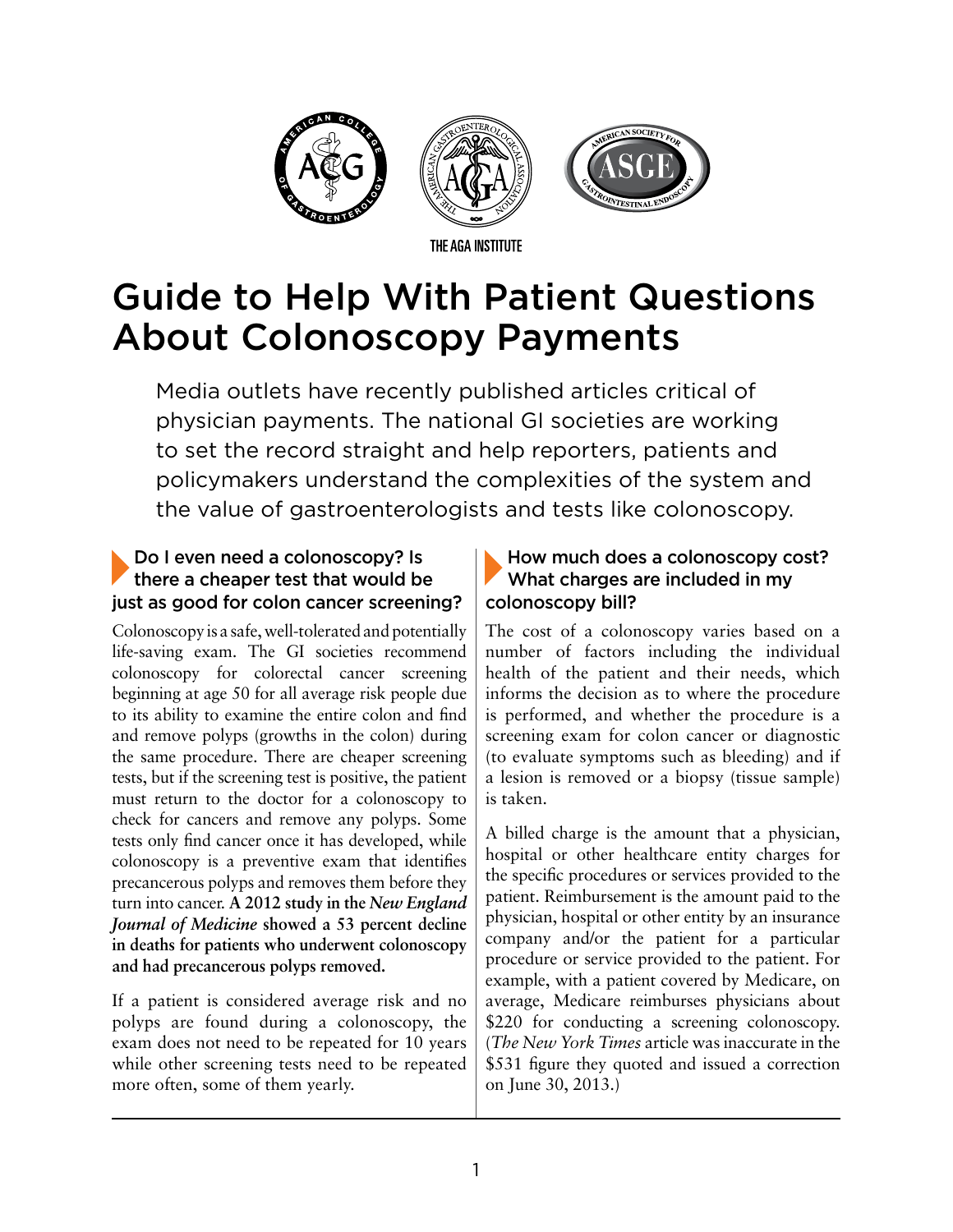Reimbursement depends on the patient's insurance provider and the provider contract. Patients should review their health insurance plan for specific details including if the doctor is within their insurance company's list of "innetwork" providers. If they are not and are considered "out of network," the cost to the patient may be significantly higher.

Following is a list of charges that are typically included when colonoscopy is performed. Patients may receive one or multiple bills for different elements of the procedure from different practice and hospital providers.

#### ▶ Bowel or colon prep kit

▶ Colonoscopy – There are different classifications for the procedure based on the patient's health:

- Screening Colonoscopy (patient has no symptoms, no biopsy or lesion removal)

- Diagnostic Colonoscopy (the patient has symptoms)

- Colonoscopy and Biopsy (tissue sample is taken)

- Lesion Removal Colonoscopy (lesion/ polyp is removed)

#### Sedation

- Whether sedation is used or not
- Type of sedation used

- Administration – with or without an anesthesiologist or nurse anesthetist

- $\triangleright$  Pathology (tissue/lesion examination by a pathologist after the procedure)
- ▶ Facility (where the procedure is performed)
	- Hospital
	- Ambulatory Surgery Center
	- Doctor's office

# Why is a colonoscopy more expensive at a hospital than when it is performed in a doctor's office or Ambulatory Surgery Center (ASC)?

A colonoscopy can be performed in a number of settings including a hospital, ASC or a doctor's office. Where a colonoscopy is performed is typically determined by the individual health of the patient, the type of procedure, and where the physician asked to provide the service practices. A patient considered high risk, may need the additional resources available in a hospital setting where procedure costs are typically higher. A lower-cost ASC or doctor's office is appropriate for the majority of patients who are otherwise in overall good health.

### Why does a colonoscopy cost less in one state versus in another state? Is colonoscopy less expensive in other countries?

Healthcare, like other expenses, is more costly in some parts of the country. This regional price variation also determines what a physician is paid. Medicare and private insurance carriers adjust payment rates based on regional price variations in areas such as salaries, supplies and building expenses necessary for maintaining practice operations and performing physician services. For example, it will cost more to run a practice in New York City than in a small town in Nebraska.

The cost of healthcare and all medical services (not just GI procedures and colonoscopy) vary widely between countries, therefore direct cost comparisons between the U.S. and other countries are very difficult. There are many factors that contribute to the cost variance including different insurance systems, different approaches to facility charges and reimbursements, different ways to control costs, the complexity of the healthcare systems, and differences in cost of living.